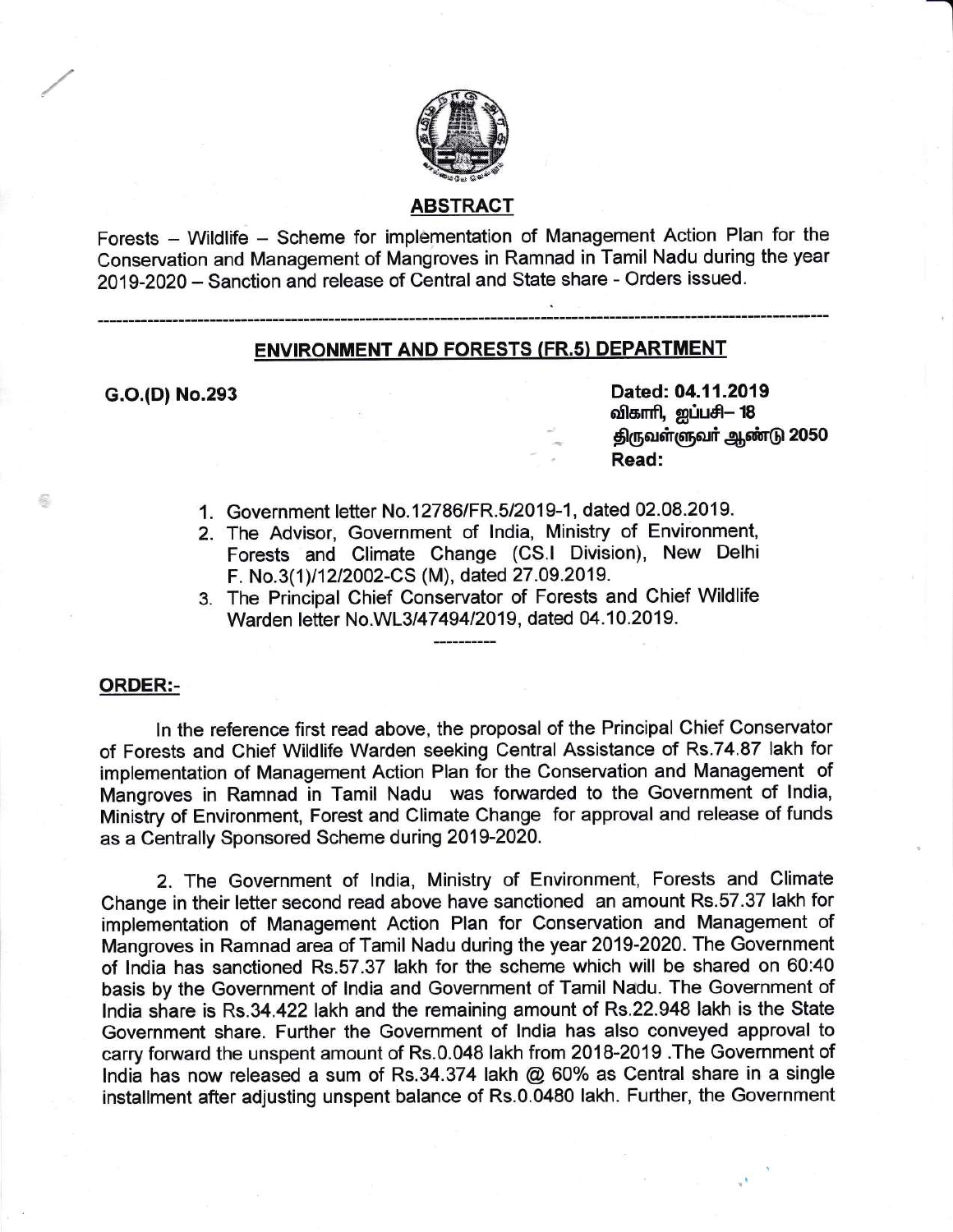of lndia has also informed that the amount of Rs.34.374 lakh will be drawn by the Drawing and Disbursing Officer, Ministry of Environment and Forest, New Delhi and disbursed to Forest department, Tamil Nadu, office of Wildlife Warden, Gulf of Mannan Marine National Park, Mandapam Road, Collectorate Post, Ramanathapuram 623503 by Electronic Clearing System (ECS) / RTGS as per the following details.

| <b>Bank Name</b>          |   | State Bank of India                                                            |
|---------------------------|---|--------------------------------------------------------------------------------|
| Name of Account<br>holder | ٠ | Wildlife Warden, Ramanathapuram                                                |
| Bank Account No.          |   | 38112314931                                                                    |
| <b>IFSC Code</b>          | ٠ | SBIN0018191                                                                    |
| <b>Address</b>            | ۰ | Bharathi Nagar Branch, No.1/1144,<br>Near D Block Bus stop,<br>Ramanathapuram. |

3. In the letter third read above, the Principal Chief Conservator of Forests and Chief Wildlife Warden has requested to sanction a sum of Rs.57.37 lakh (Government of lndia share Rs.34.374 lakh + Unspent balance of 2018-2019 Rs.0.0480 lakh + State share of Rs.22.948 lakh) to implement the scheme during 2019-2020 and also requested to release State share of Rs.22.948 lakh and to utlize Rs.0.0480 lakh unspent balance of 2018-2019 to implement the scheme during 2019-2020.

4. The Government after careful consideration accord Administrative Sanction for a sum of Rs.57,37,0001- (Rupees Fifty seven lakh and thirty seven thousand only) and release a sum of Rs.22,94,800/- (Rupees twenty two lakh ninety four thousand and eight hundred only) as State share pertaining for 2019-2020 and also permit the Principal Chief Conservator of Forests and Chief Wildlife Warden to utlize the unspent amount of Rs.0.048 lakh for implementation of Management Action Plan for Conservation and Management of Mangroves in Ramnad area of Tamil Nadu during the year 2019-2020. The Central share of Rs.34.374 lakh has already been released by the Government of lndia, Ministry of Environment and Forest and Climate Change, New Delhi directly to the implementation agencies account.

5. The expenditure sanctioned in para 4 above shall be debited to the following head of account :-

> "4406 Capital Outlay on Forestry and Wildlife - 02 Environmental Forestry and Wildlife 110 Wildlife State's Expenditure - UM Conservation and Management of Mangroves - 416 Major Works

(IFHRMS D.P. Code No.4406 02110 UM 41601)

(Old D.P. Code No.4406-02-110-UM-1600)